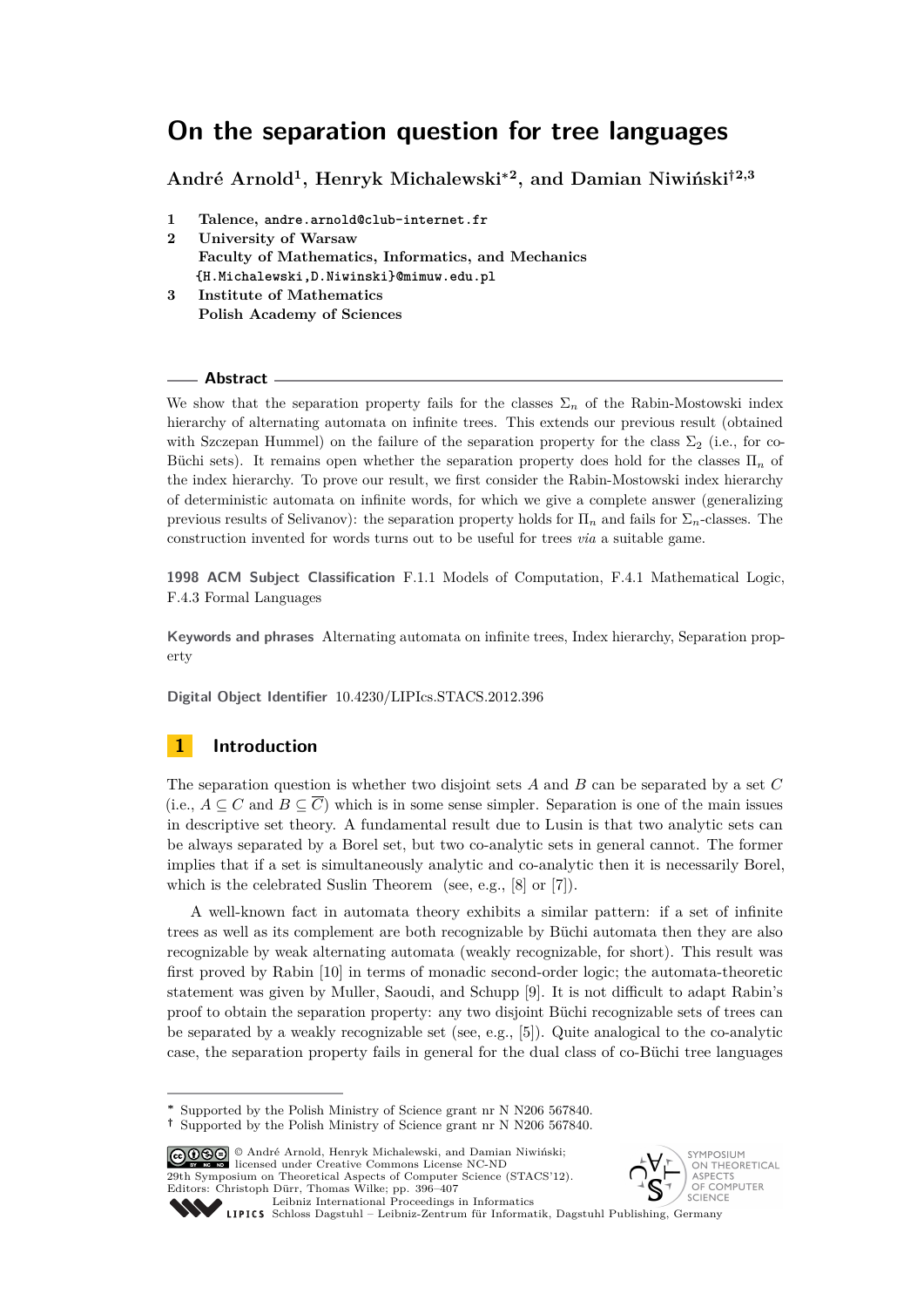(i.e., the complements of Büchi recognizable sets). In [\[5\]](#page-11-4), a pair of such sets is presented that cannot be separated by any Borel set, hence *a fortiori* by any weakly recognizable set.

A systematic study of the separation property for tree automata has been undertaken by Santocanale and Arnold [\[11\]](#page-11-6). They asked if the above-mentioned result of Rabin can be shifted to the higher levels of the index hierarchy of alternating automata with an appropriate generalization of weak recognizability. The question stems naturally from the  $\mu$ -calculus version of Rabin's result which states that if a tree language is definable both by a  $\Pi_2$ -term (i.e., with a pattern  $\nu\mu$ ) and a  $\Sigma_2$ -term ( $\mu\nu$ ), then it is also definable by an alternation free term, i.e., one in  $Comp(\Pi_1 \cup \Sigma_1)$  [\[2\]](#page-11-7). Somewhat surprisingly, Santocanale and Arnold [\[11\]](#page-11-6) discovered that the equation

$$
\Pi_n \cap \Sigma_n = Comp(\Pi_{n-1} \cup \Sigma_{n-1}),
$$

which amounts to Rabin's result for  $n = 2$ , fails for all  $n \geq 3$ . Consequently, it is in general not possible to separate two disjoint sets in the class  $\Sigma_n$  by a set in  $Comp(\Pi_{n-1} \cup \Sigma_{n-1});$ similarly for Π*n*.

There is however another plausible generalisation of Rabin's result suggested by the analogy with descriptive set theory. Letting

$$
\Delta_n = \Pi_n \cap \Sigma_n,
$$

we may ask if two disjoint sets in a class  $\Sigma_n$  can be separated by a set in  $\Delta_n$ ; a similar question can be stated for  $\Pi_n$ . By remarks above, we know that the separation property in this sense holds for  $\Pi_2$  (Büchi) and fails for  $\Sigma_2$  (co-Büchi) class, in a perfect analogy with the properties of analytic vs. co-analytic classes in the descriptive set theory<sup>1</sup>.

In the present paper we answer the question negatively for all classes  $\Sigma_n$  of the Rabin– Mostowski index hierarchy for alternating automata on infinite trees. (The  $\Sigma_n$ -classes correspond to the indices  $(i, k)$  with  $k$  odd; see the definition below.) By an analogy with the Borel hierarchy [\[7,](#page-11-1) [8\]](#page-11-0), one is tempted to conjecture that the separation property actually does hold for all classes  $\Pi_n$ , but this question seems to be difficult already for  $n = 3$ .

To prove our main result, we first study a conceptually simpler case of infinite words and the Rabin–Mostowski index hierarchy of deterministic automata. In this case we give a complete answer: the separation property holds for classes  $\Pi_n$  and fails for classes  $\Sigma_n$ . The argument is based on a uniform construction of an inseparable pair in each class  $\Sigma_n$ . This construction is further used in the case of trees. More specifically, we consider labeled trees whose vertices are divided between two players: Eve and Adam, who wish to form a path in the tree. For a set on infinite words  $L$ , we consider the set  $Win^{\exists}(L)$  of those trees where Eve has a strategy to force a path into L. The operation  $Win^{\exists}$  allows us to shift the witness family from words to trees.

It should be noted that in the case of deterministic automata on infinite words, the separation property of the class (1*,* 2) was proved earlier by Selivanov [\[12\]](#page-11-8), who also gave a hint [\[13\]](#page-11-9) how this result can be generalized for all classes  $\Pi_n$ .

# **2 Index hierarchy**

Throughout the paper,  $\omega$  stands for the set of natural numbers, which we identify with its ordinal type. We also identify a natural number  $n < \omega$  with the set  $\{0, 1, \ldots, n-1\}$ .

<sup>&</sup>lt;sup>1</sup> However, the classical notation plays a trick here, as the analogy matches the classes  $\Sigma_1^1 \sim \Pi_2$  and  $\Pi^1_1 \sim \Sigma_2$ .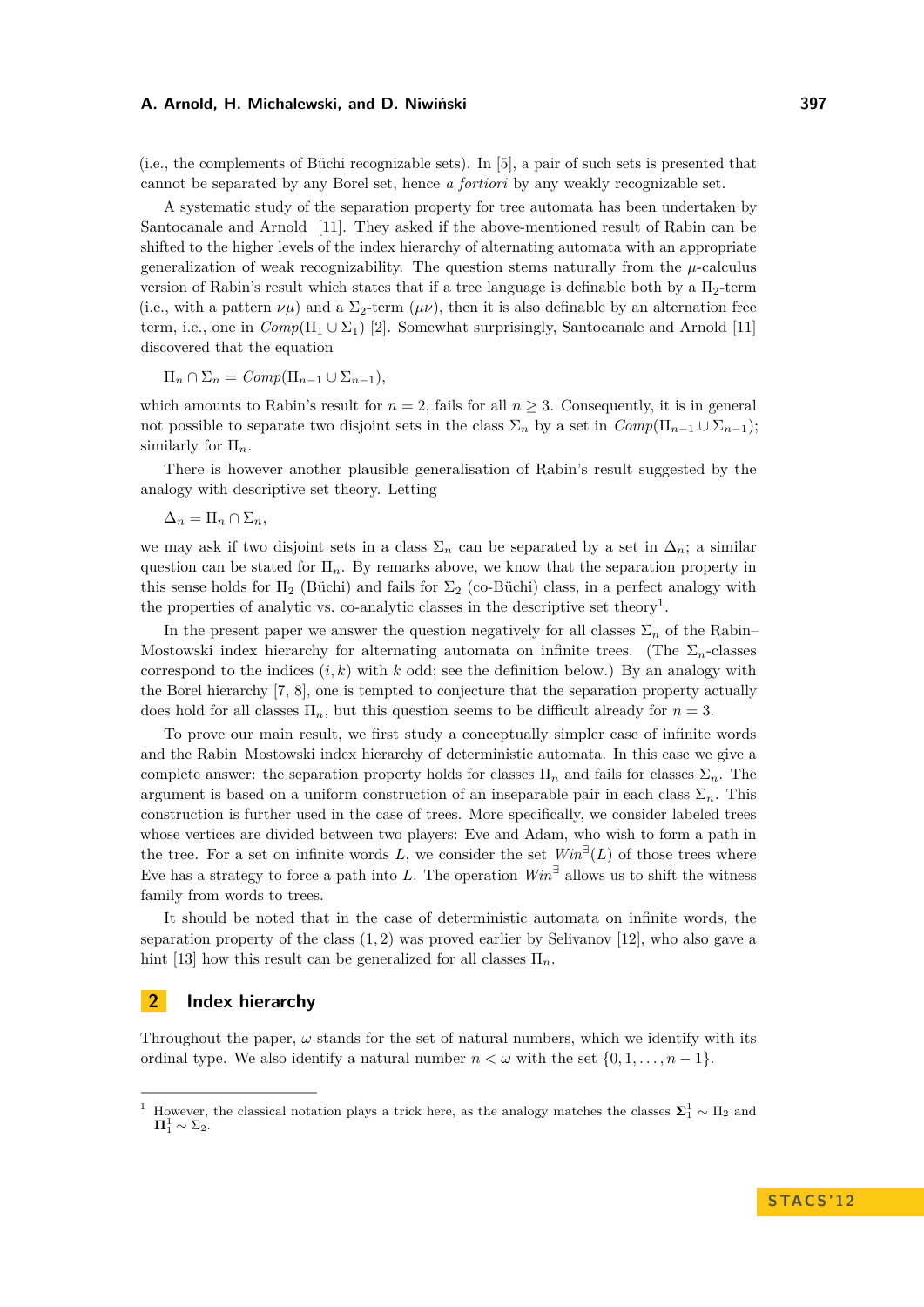<span id="page-2-0"></span>

**Figure 1** The Mostowski–Rabin index hierarchy.

We will consider deterministic automata on infinite words and alternating automata on infinite trees. For more background, we refer the reader to a survey by Thomas [\[14\]](#page-11-10).

A *deterministic parity automaton* over an input alphabet A can be presented by  $\mathcal{A} =$  $\langle A, Q, q_I, Tr, rank \rangle$ , where *Q* is a finite set of *states* ranked by the function  $rank: Q \to \omega$ , and *Tr* :  $Q \times A \to Q$  is a *transition* function. A *run* of A on a word  $u \in A^\omega$  is a word  $r \in Q^\omega$  whose first element  $r_0$  is the *initial state*  $q_I$ , and  $r_{n+1} = Tr(r_n, u_n)$ , for  $n < \omega$ . It is accepting if the highest rank occurring infinitely often (i.e.,  $\limsup_{n\to\infty} rank(r_n)$ ) is *even*. The language *L*(*A*) recognized by *A* consists of those words  $u \in A^\omega$  which admit an accepting run. The *Rabin-Mostowski index* of  $A$  is the pair (min  $rank(Q)$ , max  $rank(Q)$ ); we may assume without loss of generality that  $\min rank(Q)$  is 0 or 1. It is useful to partially order the indices as represented on Figure [1.](#page-2-0) That is, we let  $(\iota, \kappa) \sqsubseteq (\iota', \kappa')$  if either  $\{\iota, \ldots, \kappa\} \subseteq {\iota', \ldots, \kappa'}$ , or  $\iota = 0, \, \iota' = 1$ , and  $\{\iota + 2, \ldots, \kappa + 2\} \subseteq \{\iota', \ldots, \kappa'\}.$  We consider the indices  $(1, \kappa)$  and  $(0, \kappa - 1)$ as *dual*, and let  $(\iota, \kappa)$  denote the index dual to  $(\iota, \kappa)$ . The above ordering induces a hierarchy, that is, if a language *L* is recognized by an automaton of index  $(\iota, \kappa)$  and  $(\iota, \kappa) \sqsubseteq (\iota', \kappa')$  then L is also recognized by an automaton of index  $(\iota', \kappa')$ . Moreover, the hierarchy is *strict* in the sense that, for any index  $(\iota, \kappa)$ , there is a language recognized by an automaton of index  $(\iota, \kappa)$ , but not by any (deterministic) automaton of the dual index  $(\iota, \kappa)$  [\[6,](#page-11-11) [15\]](#page-11-12). Indeed, the witness can be the parity condition itself:

<span id="page-2-1"></span>
$$
L_{\iota,\kappa} = \{ u \in \{ \iota, \dots, \kappa \}^{\omega} : \limsup_{n \to \infty} u_n \text{ is even } \}.
$$
 (1)

The concept of alternating automaton is best understood via parity games. For the sake of further application, we present them in a more general setting of *graph games*. A graph game is a perfect information game of two players, say Eve and Adam, where plays may have infinite duration. It can be presented by a tuple

 $\langle V_{\exists}, V_{\forall}, \textit{Move}, p_I, \ell, A, L_{\exists}, L_{\forall} \rangle$ .

Here  $V_{\exists}$  and  $V_{\forall}$  are (disjoint) sets of positions of Eve and Adam, respectively, *Move*  $\subseteq V \times V$ is the relation of possible moves, with  $V = V_{\exists} \cup V_{\forall}$ ,  $p_I \in V$  is a designated initial position, and  $\ell : V \to A$  is a labelling function, with some alphabet *A*. These items constitute an arena of the game. Additionally,  $L_{\exists}$ ,  $L_{\forall} \subset A^{\omega}$  are two disjoint sets representing the *winning criteria* for Eve and Adam, respectively.

The players start a play in the position  $p_I$  and then move the token according to the relation *Move* (always to a successor of the current position), thus forming a path in the arena. The move is selected by Eve or Adam, depending on who the owner of the current position is. If a player cannot move, she/he looses. Otherwise, the result of the play is an infinite path  $v_0, v_1, v_2, \ldots$ , inducing the sequence of labels  $\ell(v_0), \ell(v_1), \ell(v_2), \ldots$  If this sequence belongs to  $L_{\exists}$  then Eve wins, if it belongs to  $L_{\forall}$  then Adam wins; otherwise there is a draw. We say that Eve *wins* the game if she has a winning strategy, the similar for Adam.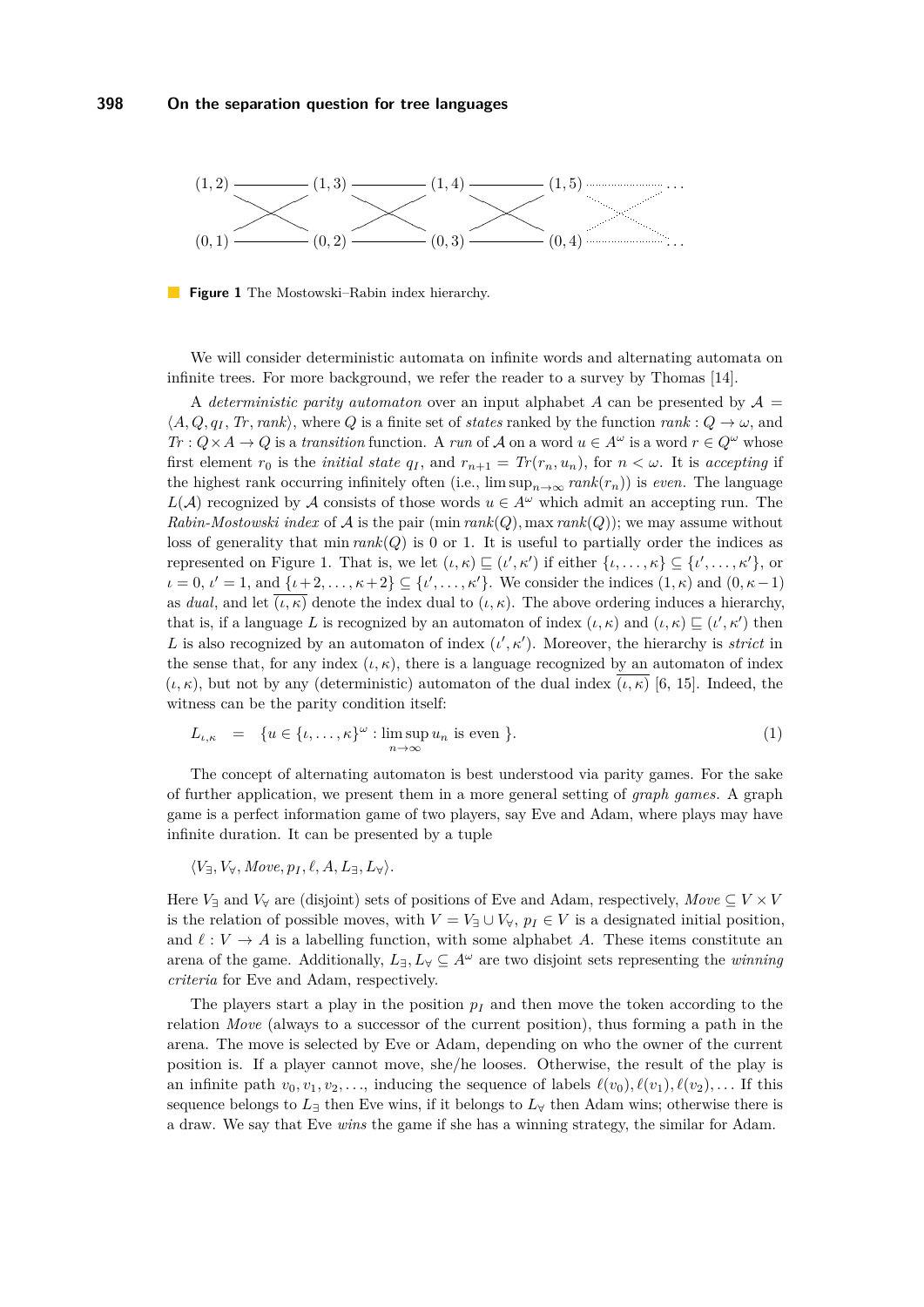In the games considered in this paper, we always have  $L_\forall = A^\omega - L_{\exists}$ , hence a draw will not occur. But it is convenient to consider the winning criteria for both players.

A *parity game of index*  $(\iota, \kappa)$  is defined as above with  $A = {\iota, \ldots, \kappa}, L_{\exists} = L_{\iota, \kappa}$  (see equation [\(1\)](#page-2-1)), and  $L_{\forall} = \overline{L_{\exists}} = \{u \in \{t, \dots, \kappa\}^{\omega} : \limsup_{n \to \infty} u_n \text{ is odd }\}.$ 

A (full) *k*-*ary tree* over a finite alphabet *A* is a mapping  $t : k^* \to A$ . An *alternating parity tree automaton of index*  $(\iota, \kappa)$  running on such trees can be presented by

 $\mathcal{A} = \langle A, Q_{\exists}, Q_{\forall}, q_I, \delta, \text{rank} \rangle$ 

where  $Q$  is a finite set of states with an initial state  $q_I$ , partitioned into existential states  $Q_{\exists}$  and universal states  $Q_{\forall}$ ,  $\delta \subseteq Q \times A \times \{0, 1, \ldots, k-1, \varepsilon\} \times Q$  is a transition relation, and  $rank: Q \to \omega$ . An input tree *t* is accepted by A iff Eve has a winning strategy in the parity game

<span id="page-3-0"></span>
$$
G(\mathcal{A},t) = \langle Q_{\exists} \times k^*, Q_{\forall} \times k^*, (q_0, \varepsilon), \text{Mov}, \ell, L_{\iota,\kappa}, \overline{L_{\iota,\kappa}} \rangle,
$$
\n(2)

where Mov =  $\{((p, v), (q, vd)) : v \in \text{dom}(t), (p, t(v), d, q) \in \delta\}$  and  $\ell(q, v) = \text{rank}(q)$ . Intuitively, the players follow a path in the tree *t*, additionally annotated by the states. A transition is always selected by the owner of the state. The automaton accepts the tree if Eve can force each such path to be accepting.

The hierarchy of tree languages induced by the indices of alternating parity automata is strict, as showed by Bradfield [\[4\]](#page-11-13). An alternative proof of this difficult result was later given [\[1\]](#page-11-14) based on the Banach Fixed-Point Theorem; Both proofs [\[1,](#page-11-14) [4\]](#page-11-13) use the same witness family of sets of binary trees defined by parity games. For the sake of further application, we will present this concept in a more general setting.

We consider *k*-ary trees over an alphabet  $\{\exists, \forall\} \times A$ . The labels  $\{\exists, \forall\}$  are used to partition the nodes of a tree *t* into positions of Eve and Adam. In the game, the players form a path in *t*, starting from the root. The next move is selected by Eve or Adam, depending on whether the actual label contains ∃ or ∀. The winning criteria concern the sequence formed by the second components of the labels occurring in the play, which is a word in  $A^{\omega}$ .

Each language  $L \subseteq A^\omega$  induces two winning criteria:  $L_{\exists} = L$ , and  $L_{\forall} = L$ , which give rise to two games: an *L*-∃ *game*, and an *L*-∀ *game*. Let us describe formally an *L*-∃ game over a tree  $t : k^* \to \{\exists, \forall\} \times A$ . It is a graph game with the following items:

| $V_{\exists}$ | $= \{v \in k^* : t(v) \downarrow_1 = \exists\}$ |                    | $\ell(v) = t(v) \downarrow_2, \text{ for } v \in k^*$ |
|---------------|-------------------------------------------------|--------------------|-------------------------------------------------------|
| $V_{\forall}$ | $= \{v \in k^* : t(v) \downarrow_1 = \forall\}$ | $L = L$            |                                                       |
|               | $Move = \{(w, wi) : w \in k^*, i \in k\}$       | $L_{\forall} = L.$ |                                                       |
| $p_{0}$       | $=$ $\varepsilon$ (the root of the tree)        |                    |                                                       |

An *L*- $\forall$  game is defined similarly with the winning criteria  $L_{\forall} = L$ , and  $L_{\exists} = \overline{L}$ .

The set  $Win_k^{\exists}(L)$  consists of those trees *t*, for which Eve has a winning strategy in *L*-∃-game. The set  $Win_{k}^{\forall}(L)$  consists of those trees *t*, for which Adam has a winning strategy in *L*-∀-game. The following can be easily verified.

<span id="page-3-1"></span> $\triangleright$  Fact 1. If a language *L* of infinite words is recognized by a deterministic automaton of index  $(\iota, \kappa)$  then both languages  $Win_k^{\exists}(L)$  and  $Win_k^{\forall}(L)$  can be recognized by an alternating<sup>2</sup> tree automaton of index  $(\iota, \kappa)$ .

<sup>2</sup> In fact, even *non-deterministic*, but we don't explore it in this paper.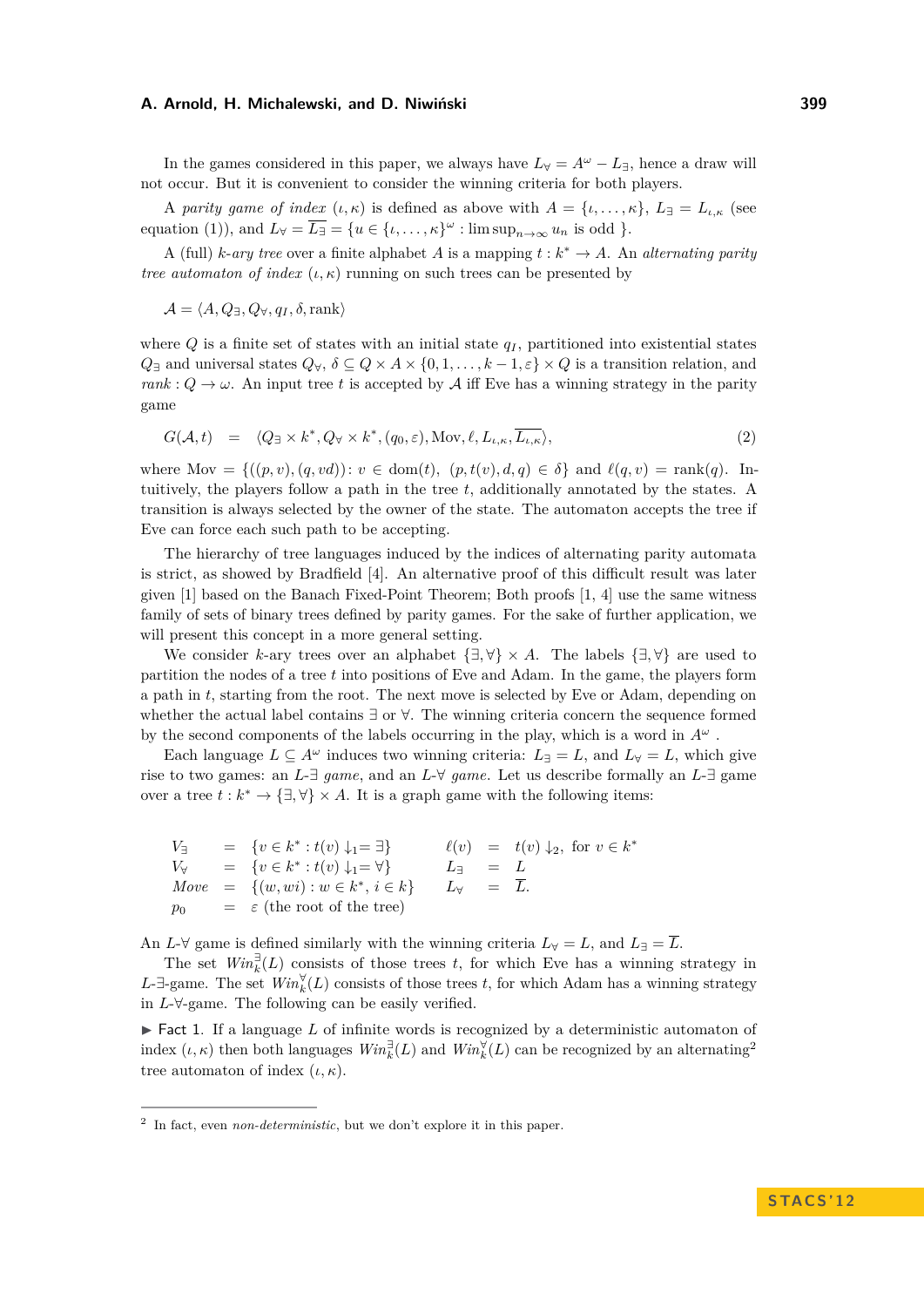## **400 On the separation question for tree languages**

A family witnessing the strictness of the index hierarchy of alternating tree automata [\[1,](#page-11-14) [4\]](#page-11-13) consists of the sets of binary trees  $W_{i,k}$ , which can be presented by  $W_{i,k} = Win_2^{\exists}(L_{i,k})$ .

The following  $\Sigma/\Pi$  terminology for the index hierarchy, motivated by the connection with the  $\mu$ -calculus (see, e.g., [\[3\]](#page-11-15)); will be convenient to handle dualities. For each  $m \geq 1$ , we consider two indices:  $(1, m)$  and  $(0, m - 1)$ , and associate the symbol  $\Sigma_m$  with this index whose maximum is odd, and  $\Pi_m$  with the one whose maximum is even. For example,  $(0,1) \approx \Sigma_2$ ,  $(1,2) \approx \Pi_2$ ,  $(1,3) \approx \Sigma_3$ ,  $(0,2) \approx \Pi_3$ ,  $(1,4) \approx \Pi_4$ ,  $(0,3) \approx \Sigma_4$ , etc. We will then refer to an automaton of index  $(\iota, \kappa)$  as to  $\Sigma_m$  or  $\Pi_m$ -automaton with an appropriate m.

# <span id="page-4-1"></span>**3 Deterministic hierarchy over words**

In this section we investigate the index hierarchy for deterministic automata on infinite words. A language of infinite words is in the class  $\Sigma_m$  if it is recognized by a deterministic  $\Sigma_m$ -automaton; similarly for Π<sub>*m*</sub>. A language is in the class  $\Delta_m$  if it is simultaneously  $\Sigma_m$ and  $\Pi_m$ . We show that the separation property holds for classes  $\Pi_m$  and fails for  $\Sigma_m$ , for  $m \geq 2$ . In fact, both properties will follow from a single construction (parametrized by *m*).

Note that we do not consider the classes  $\Sigma_1$  and  $\Pi_1$ , which are uninteresting from the point of view of the separation property<sup>3</sup>.

For  $m \geq 2$ , we fix an alphabet

$$
m_{\pi} = \begin{cases} \{1, \dots, m\} & \text{if } m \text{ is even} \\ \{0, \dots, m-1\} & \text{if } m \text{ is odd.} \end{cases}
$$

Note that  $\max m_{\pi}$  is always even. Let  $I_m \subseteq m_{\pi}^{\omega}$  be the set of infinite words where  $\max m_{\pi}$ occurs infinitely often. Let  $K_m$  be a superset of  $I_m$  consisting of the words satisfying parity condition,

$$
K_m = \{ u \in m_\pi^\omega : \limsup_{n \to \infty} u_n \text{ is even } \}.
$$

That is,  $K_m$  coincides with  $L_{1,m}$  or  $L_{0,m-1}$  of [\(1\)](#page-2-1), depending on whether *m* is even or odd. It is straightforward to see that  $K_m$  is in the class  $\Pi_m$ .

In the sequel we consider words over a product alphabet  $m_{\pi}^2$ . We identify a pair of words  $\langle u, v \rangle \in (m_\pi^{\omega})^2$  with a single word over  $(m_\pi^2)$  in an obvious manner. The subsequent lemma is the heart of our paper.

<span id="page-4-0"></span>► **Lemma 1.** *For each*  $m \geq 2$ *, there exist disjoint sets*  $U_1, U_2 \subseteq m_\pi^\omega$  *of class*  $\Sigma_m$ *, satisfying the following:*

$$
\frac{K_m \times \overline{K_m}}{\overline{K_m} \times K_m} \subseteq U_1
$$
\n
$$
\frac{\overline{K_m} \times K_m}{\overline{K_m} \times K_m} \subseteq U_2
$$
\n
$$
U_1 \cup U_2 = \overline{I_m \times I_m}.
$$

**Proof.** We first present the construction in the case when *m* is odd; thus the  $\Sigma_m$ -automata have index  $(1, m)$ , and  $\Pi_m$ -automata have index  $(0, m - 1)$ .

Let  $P_m$  be an automaton over the alphabet  $m_\pi$  with the set of states also equal to  $m_\pi$ , and the transition function  $Tr(q, s) = s$ , for any q and s. (We leave the remaining items temporarily unspecified.) Let  $P_m \times \top$  be an automaton over  $m_\pi^2$  which behaves like  $P_m$ reading only the first component. Similarly,  $\top \times P_m$  reads only the second component.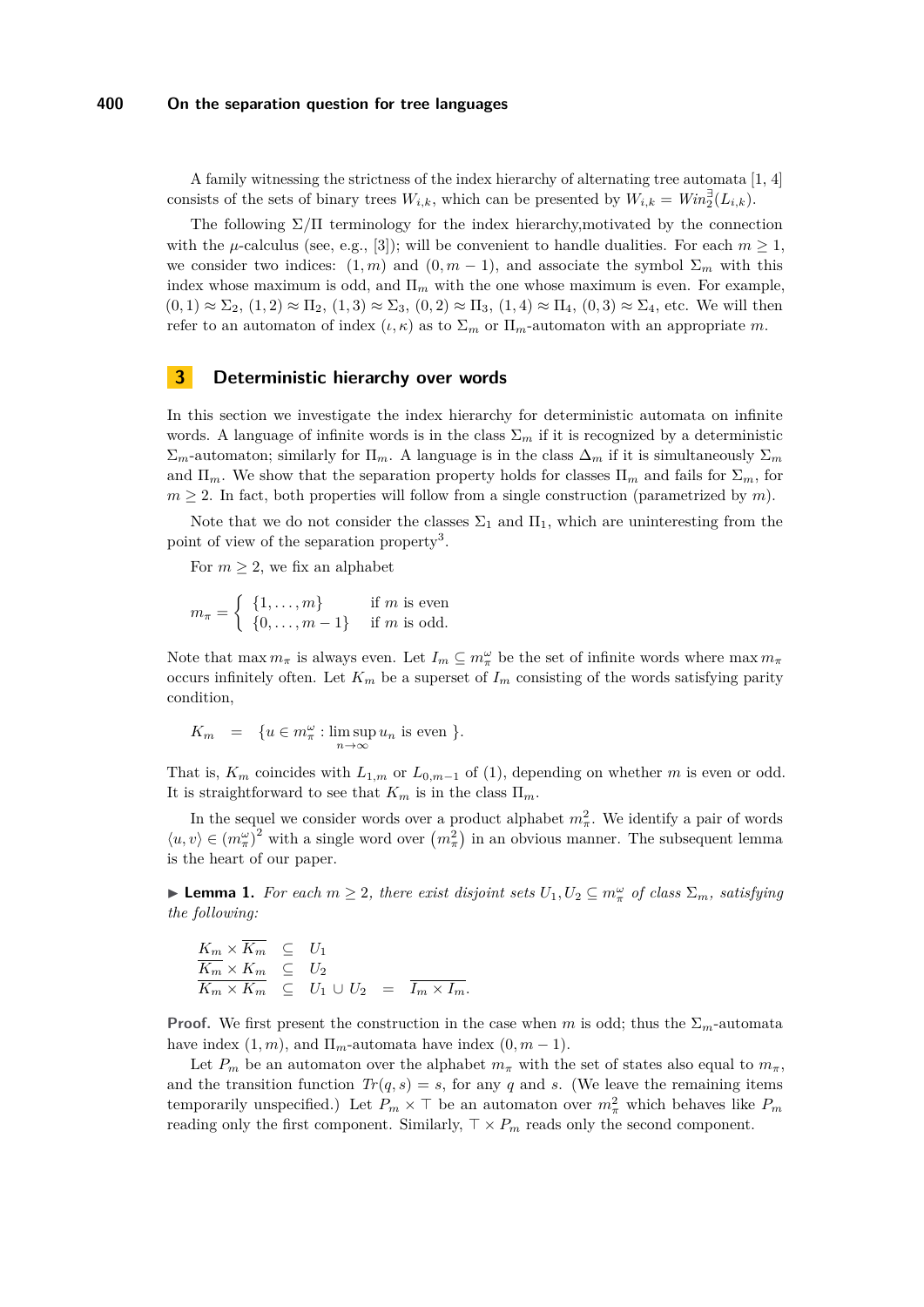<span id="page-5-0"></span>

**Figure 2** Automata for *U*<sup>1</sup> and *U*<sup>2</sup> for *m* odd.

We represent the  $\Sigma_m$ -automata recognizing  $U_1$  and  $U_2$  on Figure [2.](#page-5-0) The states of the automaton for  $U_1$  are  $\{0, 1, \ldots, m-1\}$  (upper component) and  $\{0', 1', \ldots, (m-1)'\}$  (lower component). In its upper component, the automaton reads the left component of the input symbols until it eventually encounters a symbol  $(m-1, s)$ , for some *s*. Then the edge is directed to the state  $(m-1)$ ' in the lower component. Here the automaton reads the right component of the input symbols until it eventually encounters a symbol  $(s, m - 1)$ , for some *s*, in which case it moves to the state *m* − 1 in the upper component. The ranks in the upper component are  $rank(i) = i + 2$ , for  $i = 0, 1, \ldots, m - 2$ , and  $rank(m - 1) = m$ . The ranks in the lower component are  $rank(i') = i + 1$ , for all *i*. For the initial state we set 0.

The automaton for  $U_2$  is defined analogously; the difference concerns only rankings<sup>4</sup>,  $\text{namely } rank(i) = i+1, \text{ for all } i, \text{ and } rank(i') = i+2, \text{ for } i = 0, 1, \ldots, m-2 \text{ and } rank((m-1)') = 0.$ *m*. Note that the states  $m-1$  and  $(m-1)$ ' can be reached only while changing the levels and, whenever it happens, both automata assume the highest odd rank *m*.

Each word  $u \in (m_{\pi}^2)^{\omega}$  induces the same run in both automata up to the rankings. Clearly, a word *u* causes infinitely many changes of the level if and only if it contains infinitely many occurrences of  $m-1$  on both left and right track. By remark above, such a word is accepted by neither of the automata. On the other hand, if the run on *u* stabilizes on some level then one of the automata necessarily accepts, as the ranks they assume in their runs (after stabilization) differ precisely by 1.

This shows that  $U_1$  and  $U_2$  are disjoint and  $U_1 \cup U_2 = \overline{I_m \times I_m}$ . The inclusion  $\overline{K_m \times K_m} \subseteq \overline{I_m \times I_m}$  is obvious.

If  $u \in K_m \times \overline{K_m}$  then the run on *u* stabilizes in the upper or lower component (as clearly  $u \notin I_m \times I_m$ ). Then the automaton for  $U_1$ , from some moment on, either reads a word in  $K_m$  in the upper component or a word in  $\overline{K_m}$  in the lower component; in either case it accepts. A similar argument shows the second inclusion, which completes the proof of the lemma in case *m* is odd. The construction for the case of *m* even is analogous. We leave it to the reader with Figure [3](#page-6-0) as a hint.

The properties of  $U_1$  and  $U_2$  mentioned in Lemma [1](#page-4-0) imply a kind of hardness of these sets. Generally, for an automaton A over an alphabet A of some index  $(\iota, \kappa)$ , let  $rank^{\mathcal{A}}$  denote the function sending a word  $u \in A^{\omega}$  onto the sequence of ranks assumed by A. More precisely,

 $\blacktriangleleft$ 

<sup>3</sup> By definition, a deterministic automaton of index (1*,* 1) accepts no words, and an automaton of index (0*,* 0) accepts all words.

<sup>&</sup>lt;sup>4</sup> The somewhat awkward exceptions in ranking of  $(m-1)$  in the first automaton and  $(m-1)'$  in the second follow from our desire of having the graphs of both automata the same. Otherwise we could merge the "nasty" states with their companions.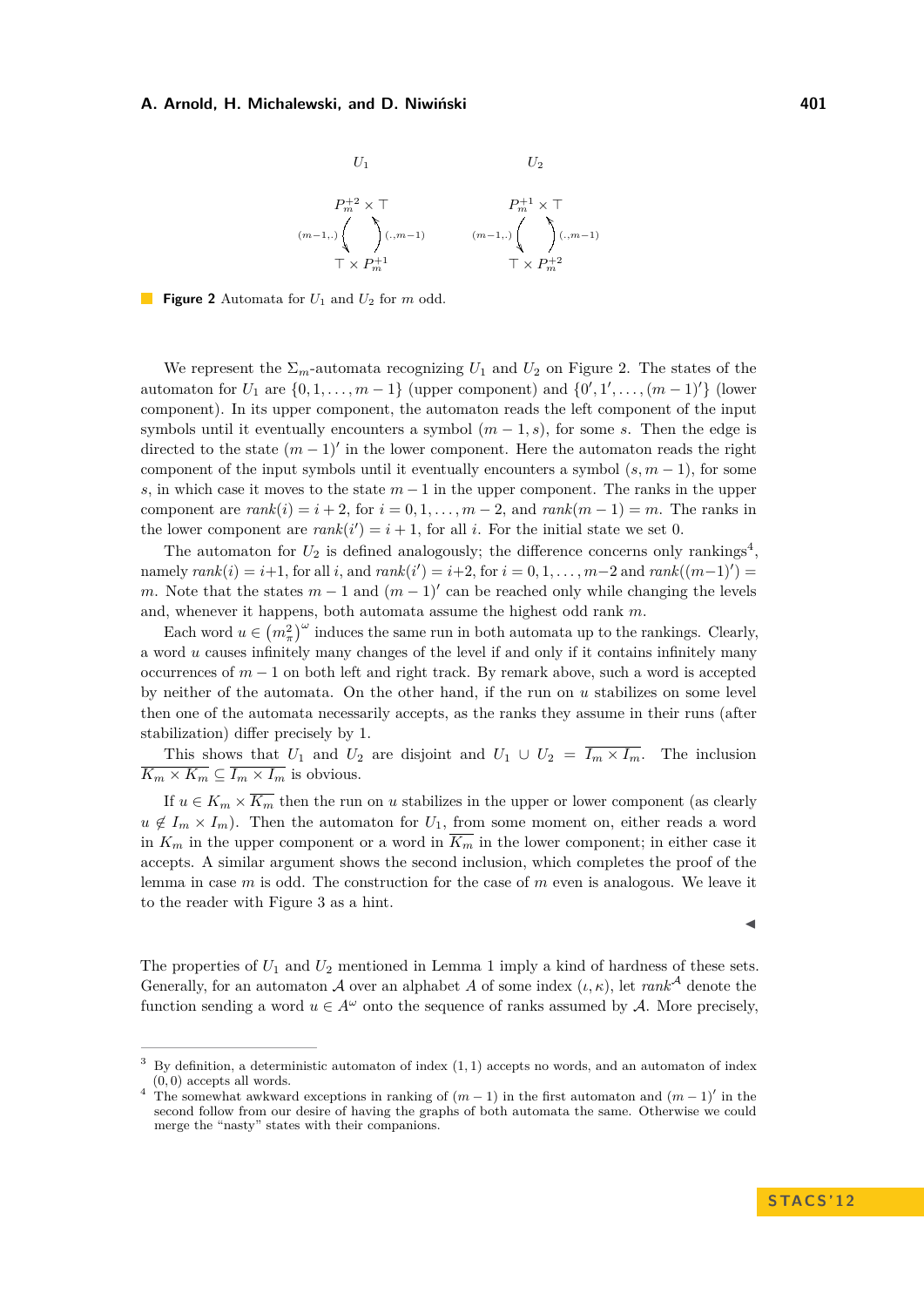

<span id="page-6-0"></span>**Figure 3** Automata for *U*<sup>1</sup> and *U*<sup>2</sup> for *m* even.

$$
rank^{A}: A^{\omega} \to \{\iota, \dots, \kappa\}^{\omega}, \text{ and}
$$

$$
rank^{A}(u) = rank(r_{0})rank(r_{1}) \dots,
$$
 (3)

where  $r_0r_1...$  is the unique run of A on *u*. If B is another automaton over A with index  $(\iota, \kappa)$ , we define  $rank^{A \times B} : A^{\omega} \to (\{\iota, \dots, \kappa\}^2)^{\omega}$ , by

 $rank^{A \times B}(u) = \langle rank^{A}(u), rank^{B}(u) \rangle.$ 

<span id="page-6-2"></span> $\triangleright$  **Lemma 2.** Let A and B be automata of class  $\Pi_m$  over some alphabet A, such that *L*( $A$ ) ∩ *L*( $B$ ) =  $\emptyset$ *. Let*  $U_1$  *and*  $U_2$  *satisfy the properties of Lemma [1.](#page-4-0) Then, for each word*  $u \in A^{\omega}$ ,

- <span id="page-6-3"></span>1. *if*  $u \in L(\mathcal{A})$  *then*  $rank^{\mathcal{A} \times \mathcal{B}}(u) \in U_1$ ,
- <span id="page-6-1"></span>2. *if*  $u \in L(\mathcal{B})$  *then*  $rank^{\mathcal{A} \times \mathcal{B}}(u) \in U_2$ ,

<span id="page-6-4"></span>3. 
$$
rank^{\mathcal{A}\times\mathcal{B}}(u) \in U_1 \cup U_2.
$$

**Proof.** Generally, if  $\mathcal{D}$  is a deterministic parity automaton of index  $(\iota, \kappa)$  then, by definition of acceptance,

$$
u \in L(\mathcal{D}) \iff \operatorname{rank}^{\mathcal{D}}(u) \in L_{\iota,\kappa}.
$$

Hence, in our case,  $u \in L(\mathcal{A}) \Rightarrow \text{rank}^{\mathcal{A}}(u) \in K_m$ , and  $u \notin L(\mathcal{B}) \Rightarrow \text{rank}^{\mathcal{B}}(u) \in \overline{K_m}$ . As *L*(*A*) and *L*(*B*) are disjoint,  $u \in L(A)$  implies  $rank^{A \times B}(u) \in K_m \times \overline{K_m}$ , but we know from Lemma [1](#page-4-0) that  $K_m \times \overline{K_m} \subseteq U_1$ . The argument for [2](#page-6-1) is similar. Finally, again by disjointness of  $L(\mathcal{A})$  and  $L(\mathcal{B})$ , we have  $rank^{\mathcal{A}\times\mathcal{B}}(u) \in \overline{K_m \times K_m}$ , for any *u*, but we know from Lemma [1](#page-4-0) that  $\overline{K_m \times K_m} \subseteq U_1 \cup U_2$ , which completes the proof.

We are now ready to state the main result of this section. Recall that the separation property for the class  $\Pi_2$  was proved earlier by Selivanov [\[12\]](#page-11-8), who also gave<sup>5</sup> a hint [\[13\]](#page-11-9) how this result can be generalized for all classes Π*n*.

<span id="page-6-5"></span> $\triangleright$  **Theorem 3.** *The separation property holds for classes*  $\Pi_m$  *and fails for classes*  $\Sigma_m$  *of the index hierarchy of deterministic word automata.*

**Proof.** We will show that any pair of disjoint languages of class Π*<sup>m</sup>* over some finite alphabet *A* is separable by a language of class  $\Delta_m$ , whereas this property fails for the pair of sets  $U_1, U_2$  of Lemma [1](#page-4-0) (which are of class  $\Sigma_m$ ).

Let  $A$  and  $B$  be as in Lemma [2.](#page-6-2) It follows from [1](#page-6-3) and [2](#page-6-1) that the inverse image of  $U_1$ under the mapping  $rank^{A \times B}$ , i.e.,

$$
\left(\operatorname{rank}^{\mathcal{A}\times\mathcal{B}}\right)^{-1}(U_1) = \{u \in A^{\omega} : \operatorname{rank}^{\mathcal{A}\times\mathcal{B}}(u) \in U_1\}
$$

More precisely, that author considered the *reduction* property for the dual classes  $\Sigma_m$ . See a comment after Proposition 3.5 in [\[13\]](#page-11-9).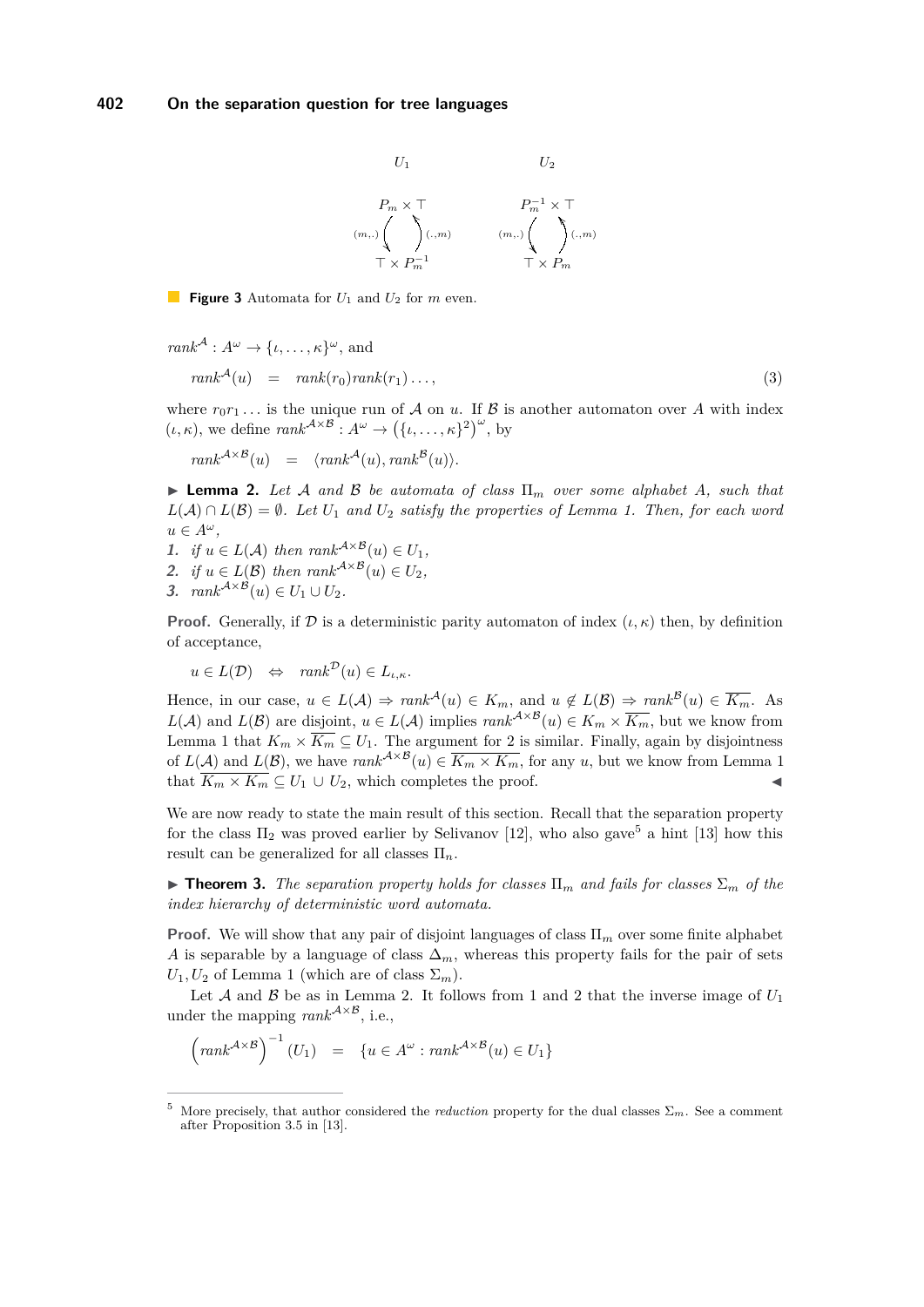separates  $L(\mathcal{A})$  and  $L(\mathcal{B})$ . Let us see that this set is recognizable by an  $\Sigma_m$ -automaton. For an input  $u$ , we just use the automaton for  $U_1$  reading the subsequent values of the function  $rank^{A\times B}$ ; the construction is straightforward. In a similar vein we can show that  $\left(\text{rank}^{\mathcal{A}\times\mathcal{B}}\right)^{-1}(U_2)$  is in the class  $\Sigma_m$  as well. Clearly these sets are disjoint as  $U_1$  and  $U_2$ are disjoint. But it follows from condition [3](#page-6-4) of Lemma [2](#page-6-2) that they sum up to  $A^\omega$ , hence they both are of class  $\Delta_m$ .

To show that  $U_1$  and  $U_2$  are inseparable, we start with the following observation. Suppose that A and B are  $\Pi_m$ -automata over the alphabet  $m_\pi^2$ . Then the function  $rank^{A \times B}$ , which in this case has type  $rank^{A\times B} : (m_\pi^2)^\omega \to (m_\pi^2)^\omega$ , has a fixed point. Indeed, a fixed point *f* can be defined $6$  by an inductive formula

$$
f_0 = (rank(q_1^{\mathcal{A}}), rank(q_1^{\mathcal{B}}))
$$
  

$$
f_{n+1} = (rank(\hat{Tr}^{\mathcal{A}}(q_1^{\mathcal{A}}, f_0...f_n)), rank(\hat{Tr}^{\mathcal{B}}(q_1^{\mathcal{B}}, f_0...f_n)))
$$

(where  $\hat{T}r$  is the standard extension of  $Tr$  from letters to finite words).

Now suppose, for the sake of contradiction, that there is a set  $C \subseteq m_{\pi}^{\omega}$  of class  $\Delta_m$ , such that  $U_1 \subseteq C$  and  $U_2 \subseteq \overline{C}$ . Let A and B be two automata of class  $\Pi_m$ , such that

$$
L(\mathcal{A}) = \overline{C}
$$
  

$$
L(\mathcal{B}) = C.
$$

By remark above, the function  $rank^{A\times B}$  has the fixed point  $(f_0, f_1, \ldots)$ . On the other hand, by conditions [1](#page-6-3) and [2](#page-6-1) of Lemma [2,](#page-6-2) it reduces  $\overline{C}$  to  $U_1 \subseteq C$ , and  $C$  to  $U_2 \subseteq \overline{C}$ . This contradiction completes the proof.

# **4 Alternating hierarchy over trees**

In this section we investigate the Rabin-Mostowski index hierarchy for alternating automata on *k*-ary trees. A tree language is in the class  $\Sigma_m$  if it is recognized by an alternating  $\Sigma_m$ -automaton; similarly for  $\Pi_m$ . A tree language is in the class  $\Delta_m$  if it is simultaneously  $\Sigma_m$  and  $\Pi_m$ . We show that the separation property fails in general for the classes  $\Sigma_m$ , for  $m \geq 1$ .

It will be convenient to have some normal form of alternating automata. We call an alternating automaton on *k*-ary trees,  $\mathcal{A} = \langle A, Q_{\exists}, Q_{\forall}, q_I, \delta, \text{rank} \rangle$ , an  $\exists \forall$ -automaton if it satisfies the following conditions:

**1.**  $q_I$  ∈  $Q_$ <sub>∃</sub>,

**2.** if  $(p, s, d, q) \in \delta$  is a transition then  $p \in Q$  iff  $q \in Q_0$ ,

<span id="page-7-0"></span>**3.** for any pair  $(p, s) \in Q \times A$ , there are *exactly* two transitions  $(p, s, d, q)$ ,  $(p, s, d', q') \in \delta$ . These conditions imply that the graph of the game  $G(\mathcal{A}, t)$  (see equation [\(2\)](#page-3-0)) unravels to a full binary tree, where ∃ and ∀ alternate starting with ∃.

We will focus on the ranks of the states occurring in this tree. More precisely, let the index of A be  $(\iota, \kappa)$ . With any tree  $t : k^* \to A$ , we associate a binary tree

$$
\mathcal{T}(\mathcal{A},t):2^*\rightarrow\{\exists,\forall\}\times\{\iota,\ldots,\kappa\}
$$

<sup>6</sup> The existence and uniqueness of this fixed point can be also inferred from the Banach Fixed-Point Theorem.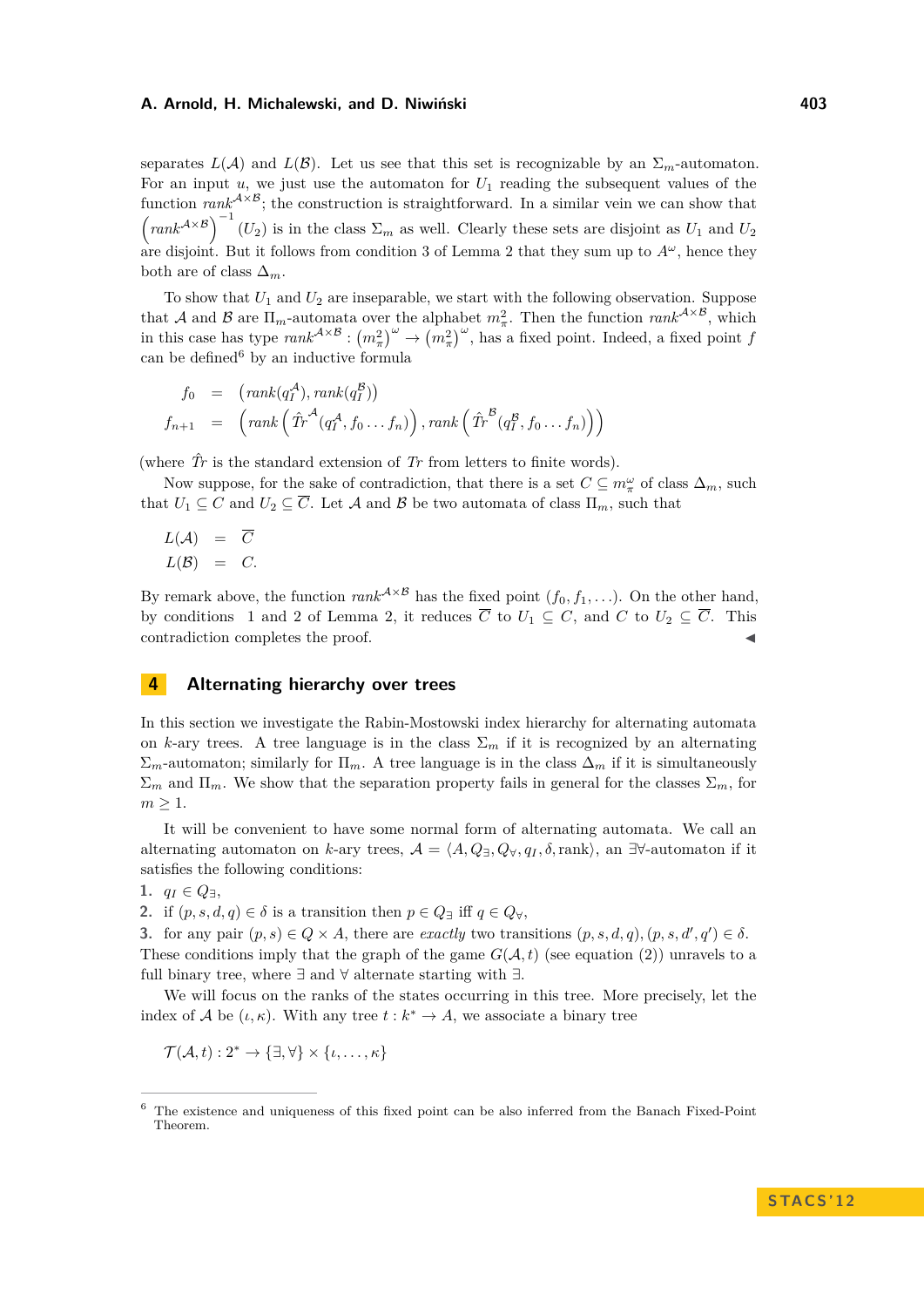## **404 On the separation question for tree languages**

as follows. We define an auxiliary function  $\gamma : 2^* \to Q \times k^*$ , using the notation  $own(q) = \xi \in$  $\{\exists, \forall\}$ , whenever  $q \in Q_{\xi}$ . The value of  $\gamma$  represents the state and the current position in the game-play on the tree *t*. Let  $\gamma(\varepsilon) = (q_I, \varepsilon)$ , and  $\mathcal{T}(\mathcal{A}, t)((\varepsilon) = (own(q_I), rank(q_I))$ . Suppose  $\mathcal{T}(\mathcal{A},t)(v)$  and  $\gamma(v)$  are defined, say  $\gamma(v) = (p,w)$ . By condition [3](#page-7-0) above, there are exactly two pairs that extend  $(p, t(w))$  to a transition in  $\delta$ . Suppose they are  $(d, q)$  and  $(d', q')$  (in this pre-defined order, for definiteness). We let  $\gamma(v0) = (q, wd)$  and  $\gamma(v1) = (q', wd')$ . We further define  $\mathcal{T}(\mathcal{A},t)(v0) = (own(q), rank(q))$  and  $\mathcal{T}(\mathcal{A},t)(v1) = (own(q'), rank(q'))$ . It is straightforward to see that

<span id="page-8-1"></span>
$$
t \in L(\mathcal{A}) \quad \Leftrightarrow \quad \mathcal{T}(\mathcal{A}, t) \in W_{\iota, \kappa} \tag{4}
$$

(see page [400](#page-3-1) for the definition of  $W_{i,k}$ ). We leave to the reader the proof of the following simple observation.

<span id="page-8-0"></span>I **Lemma 4.** *Any alternating tree automaton can be transformed to an* ∃∀*-automaton of the same index, recognizing the same language.*

A ∀∃-automaton is defined similarly, with the only difference that *q<sup>I</sup>* ∈ *Q*∀. Clearly, an analogue of Lemma [4](#page-8-0) for ∀∃-automata holds as well.

We are going to define a tree version of the "hard pairs" from Section [3.](#page-4-1) Let  $m \geq 1$ , and let  $U_1$  and  $U_2$  be the languages defined in the proof of Lemma [1.](#page-4-0) We let

$$
\nabla_1 = Win_4^{\exists}(U_1)
$$
  

$$
\nabla_2 = Win_4^{\forall}(U_2).
$$

By Fact [1,](#page-3-1) the sets  $\nabla_1$  and  $\nabla_2$  are of class  $\Sigma_m$ . To have some analogue of Lemma [2,](#page-6-2) we need some analogue of the function  $rank^{A\times B}$ ; we will define it only for automata in a special form. We call a tree  $t : k^* \to \{\exists, \forall\} \times A$  a  $\exists \forall$ -tree if

 $\int$   $\exists$  if  $|v|$  is even

$$
t(v) \downarrow_1 = \left\{ \begin{array}{ll} \square & \text{if } |v| \text{ is odd.} \\ \forall & \text{if } |v| \text{ is odd.} \end{array} \right.
$$

The concept of a  $\forall \exists$ -tree is defined analogously. Note that the trees  $\mathcal{T}(\mathcal{A},t)$  defined above are  $\exists\forall$ -trees or  $\forall\exists$ -trees, whenever A is an  $\exists\forall$ -automaton or  $\forall\exists$ -automaton, respectively.

At first, we define a *product* of a binary  $\exists \forall$ -tree  $t_1$  and a binary  $\forall \exists$  tree  $t_2$  as a 4-ary ∃∀-tree  $t_1 \star t_2 : 4^* \to {\exists, \forall} \times A \times A$ . It is convenient to fix some bijection  $4 \sim 2 \times 2$ , so that a (finite) word *w* in 4<sup>\*</sup> can be identified with a pair of words *v*, *u* in 2<sup>\*</sup> of the same length (such that  $w_i = (v_i, u_i)$ ); we then use the notation  $w = (u \circ v)$ . We then let<sup>7</sup>

$$
t_1 * t_2(u \circ v) = (t_1(u) \downarrow_1, t_1(u) \downarrow_2, t_2(v) \downarrow_2).
$$

Now fix *k* and an alphabet *A*. Let A and B be two automata on *k*-ary trees over the alphabet *A*, both of the class  $\Pi_m$ . Assume moreover that A is an  $\exists\forall$ -automaton and B a  $\forall\exists$ -automaton. For a tree  $t : k^* \to A$ , consider an  $\exists \forall$ -tree  $\mathcal{T}(\mathcal{A}, t)$  and a  $\forall \exists$ -tree  $\mathcal{T}(\mathcal{B}, t)$ . We let

$$
g^{\mathcal{A} \times \mathcal{B}}(t) = (\mathcal{T}(\mathcal{A}, t) \star \mathcal{T}(\mathcal{B}, t)). \tag{5}
$$

The following is a (partial) analogue of Lemma [2.](#page-6-2)

<sup>&</sup>lt;sup>7</sup> Figure [4](#page-10-0) at the end of the paper shows how from a green  $\exists \forall$  tree  $t_1$  and a red  $\forall \exists$  tree  $t_2$  we obtain a blue 4-ary tree  $t_1 \star t_2$ .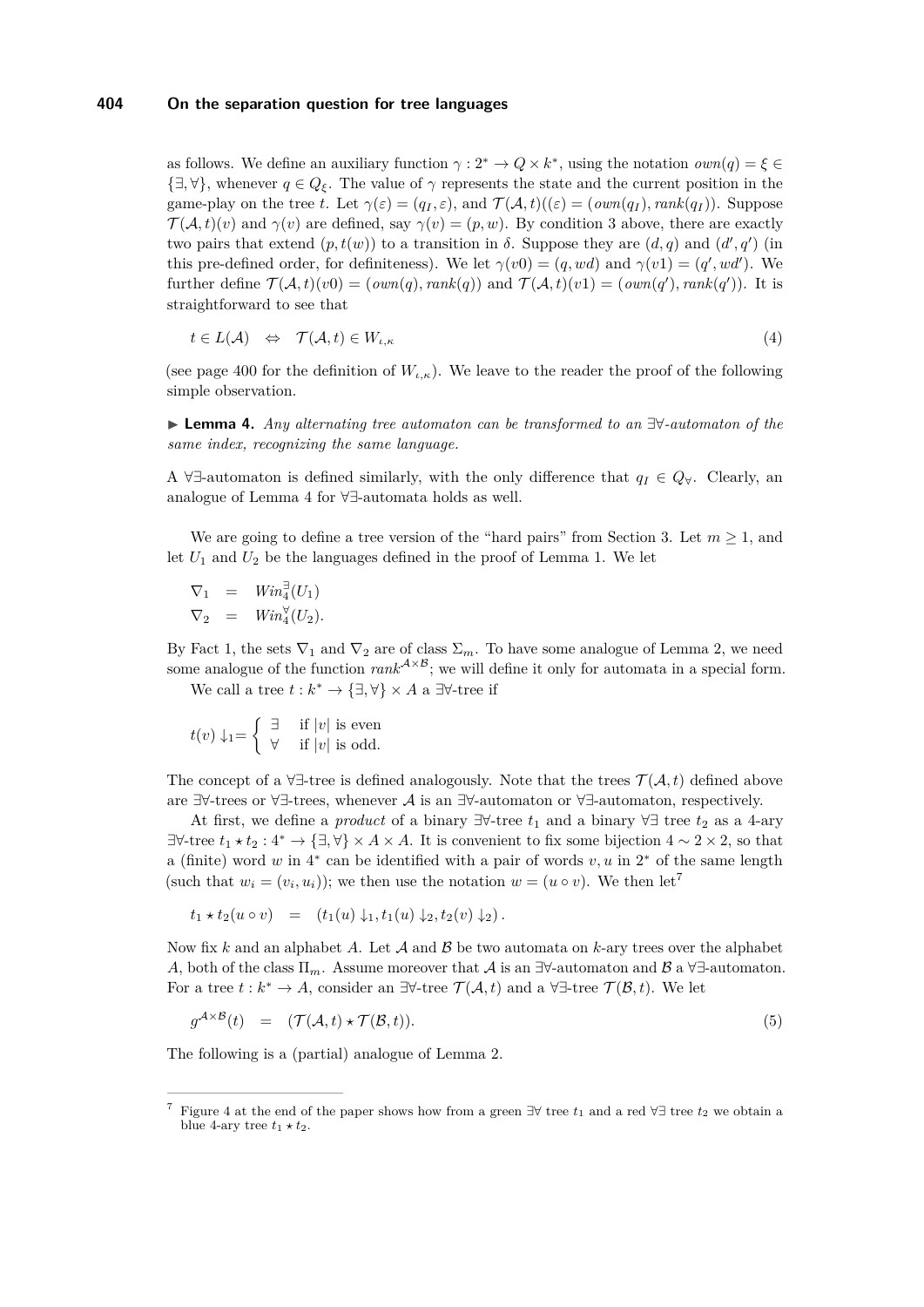<span id="page-9-0"></span>▶ **Lemma 5.** *With the notations above*,

1. *if*  $t \in L(\mathcal{A})$  *then*  $g^{\mathcal{A} \times \mathcal{B}}(t) \in \nabla_1$ ,

2. *if*  $t \in L(\mathcal{B})$  *then*  $g^{\mathcal{A} \times \mathcal{B}}(t) \in \nabla_2$ .

**Proof.** Assume that  $t \in L(\mathcal{A})$ . It implies, that Eve has a winning strategy  $\sigma_A$  showing that  $\mathcal{T}(\mathcal{A},t) \in W_{i,k}$ . Since  $L(\mathcal{A})$  and  $L(\mathcal{B})$  are disjoint, Adam has a winning strategy  $\sigma_{\mathcal{B}}$  showing that  $\mathcal{T}(\mathcal{B},t) \notin W_{\iota,\kappa}$ .

Let  $\sigma$  be the strategy for Eve on the tree  $\mathcal{T}(\mathcal{A},t) \star \mathcal{T}(\mathcal{B},t)$  which combines  $\sigma_{\mathcal{A}}$  and  $\sigma_{\mathcal{B}}$ . Namely,  $\sigma_A$ ,  $\sigma_B$  choose one of the two options available for respectively Eve and Adam and  $\sigma$ chooses the uniquely defined combination of these two options. Since  $\sigma_A$  leads to a sequence in  $K_m$ ,  $\sigma_B$  leads to a sequence in the complement of  $K_m$ , the resulting sequence defined by  $\sigma$  belongs to  $K_m \times \overline{K_m}$ , in particular it belongs to  $U_1$ .

Assume now that  $t \in L(\mathcal{B})$ . It implies, that Eve has a winning strategy  $\sigma_{\mathcal{B}}$  showing that  $\mathcal{T}(\mathcal{B},t) \in W_{i,k}$ . Since  $L(\mathcal{A})$  and  $L(\mathcal{B})$  are disjoint, Adam has a winning strategy  $\sigma_{\mathcal{A}}$  showing that  $\mathcal{T}(\mathcal{A},t) \notin W_{\iota,\kappa}$ .

Let  $\sigma$  be the strategy for Adam on the tree  $\mathcal{T}(\mathcal{A},t) \star \mathcal{T}(\mathcal{B},t)$  which combines  $\sigma_A$  and  $\sigma_B$ . Namely,  $\sigma_A$ ,  $\sigma_B$  choose one of the two options available for respectively Adam and Eve and  $\sigma$ chooses the uniquely defined combination of these two options. Since  $\sigma_A$  leads to a sequence in the complement of  $K_m$ ,  $\sigma_B$  leads to a sequence in  $K_m$ , the resulting sequence defined by  $\sigma$  belongs to  $\overline{K_m} \times K_m$ , in particular it belongs to  $U_2$ .

The reader may have noticed that the point [3](#page-6-4) of Lemma [2](#page-6-2) is missing in Lemma [5.](#page-9-0) This is precisely why we fail to extend the positive results on the classes  $\Pi_m$  from words to trees.

We can state the main result of the paper.

<span id="page-9-1"></span>**If Theorem 6.** The separation property fails for classes  $\Sigma_m$  of the index hierarchy of altern*ating tree automata. More specifically, for any*  $m \geq 2$ , there exists a pair of sets of 4-ary *trees of class*  $\Sigma_m$  *inseparable by any set of class*  $\Delta_m$ *.* 

**Proof.** The proof is similar to the proof of Theorem [3.](#page-6-5) To show that  $\nabla_1$  and  $\nabla_2$  are inseparable, we start with the following observation. Suppose that A and B are  $\Pi_m$ -automata over the alphabet  $\{\exists, \forall\} \times (\iota, \kappa)^2$ . Suppose moreover that A is an  $\exists\forall$ -automaton and B is a ∀∃-automaton. We will show that the mapping *g* A×B has a fixed point *t*. Since the range of the mapping  $g^{\mathcal{A}\times\mathcal{B}}$  consists of ∃∀ trees, it implies the first coordinate of  $t(u \circ v)$  has to be ∃ for  $u \circ v$  of even length and  $\forall$  otherwise. The second and third coordinates of  $t(u \circ v)$  for  $u = u_0 \dots u_{n+1}$  and  $v = v_0 \dots v_{n+1}$  will be defined along the same lines as in the proof of Theorem [3,](#page-6-5) however we have to take care of  $\epsilon$ -transitions. For this sake we will define the token mappings  $\gamma_A$  and  $\gamma_B$  like the token mapping  $\gamma$  used in the definition of  $\mathcal{T}(\mathcal{A},t)$  (see [\(4\)](#page-8-1)). The mappings will be defined successively together with the tree *t*.

Let us define

 $t(\varepsilon) \downarrow_2 = \text{rank}(q_I^{\mathcal{A}}), t(\varepsilon) \downarrow_3 = \text{rank}(q_I^{\mathcal{B}}).$ 

The  $\mathcal{A}_-$  and  $\mathcal{B}_-$  tokens are placed in the root. In automaton  $\mathcal{A}_-$  there are two transitions from  $q_I$  on the letter  $t(\varepsilon)$ . Similarly, there are two transitions in  $\mathcal{B}$ . The root of t has four successors uniquely defined by these two pairs of transitions. Assume now that Eve in  $A$  and Adam in B made their first moves. These two moves uniquely define a vertex  $u_0 \circ v_0$  in the tree *t*, that is one of the four successors of the root of *t*. If Eve decided for an  $\epsilon$ -transition then the second coordinate of  $\gamma_A$  remains unchanged. Otherwise we move the token to  $u_0 \circ v_0$ . Similarly if Adam decided for an  $\epsilon$ -transition then the second coordinate of  $\gamma_B$ remains unchanged, otherwise we move the token to  $u_0 \circ v_0$ . In automaton A there are two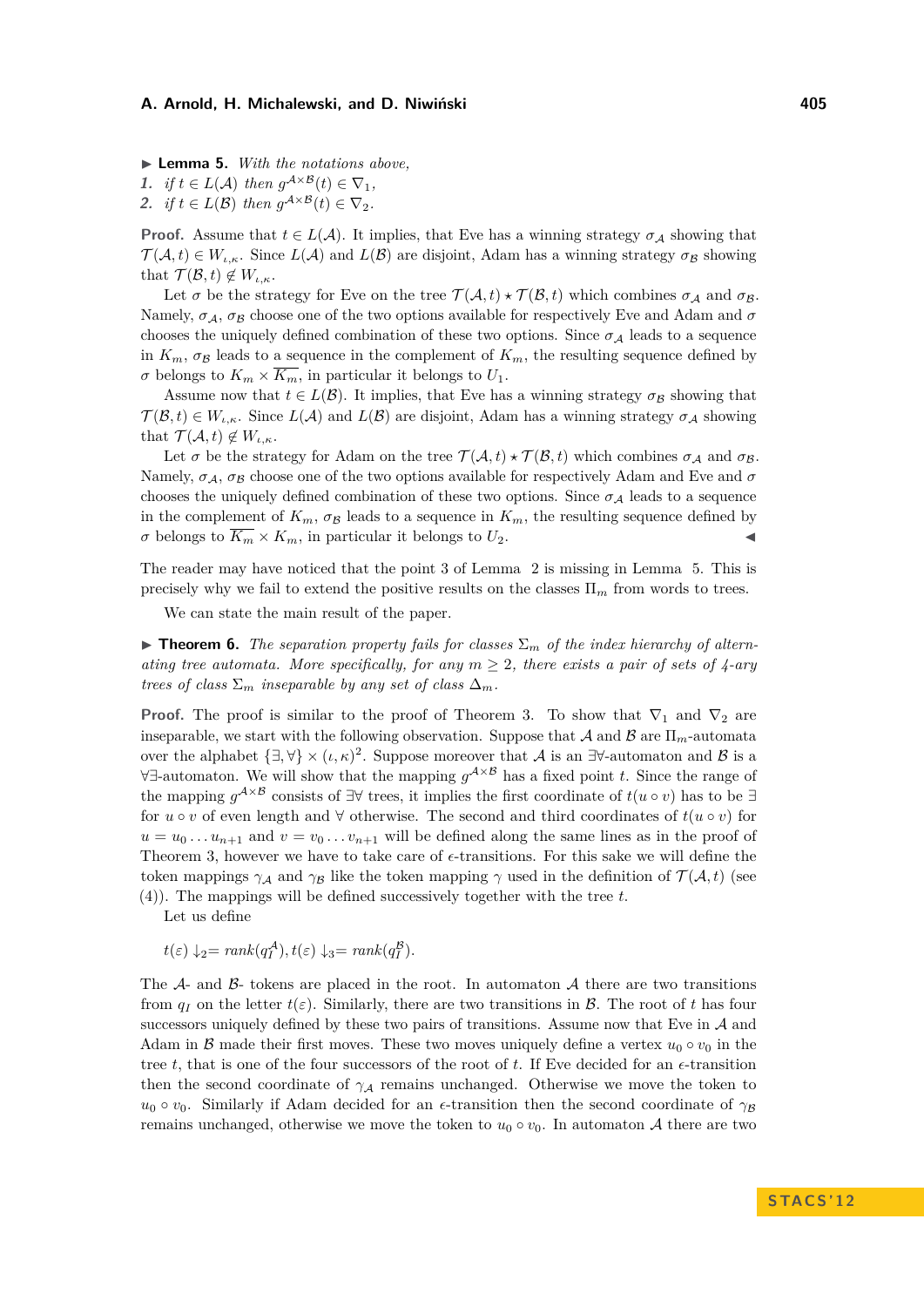transitions from the state  $\gamma_A(u_0) \downarrow_1$  on the letter  $t(\gamma_A(u_0) \downarrow_2)$ . Similarly, there are two transitions in B from the state  $\gamma_A(v_0) \downarrow_1$  on the letter  $t(\gamma_B(v_0) \downarrow_2)$ . The vertex  $t(u_0 \circ v_0)$ has four successors uniquely defined by these two pairs of transitions. We extend  $\gamma_A$  and  $\gamma_B$ accordingly and continue building a full 4-ary tree *t*.

It is easy to verify that the tree *t* is a fixed point<sup>8</sup> of  $g^{A \times B}$ . Now suppose, for the sake of contradiction, that there exists a set *C* of trees over the alphabet  $\{\exists, \forall\} \times (\iota, \kappa)^2$  such that  $C$  belongs to the class  $\Delta_m$ ,

**■**  $\nabla_1 \subseteq C$  and  $\nabla_2 \subseteq \overline{C}$ .

Let A and B be two automata of class  $\Pi_m$ , such that

 $L(A) = \overline{C}$  $L(\mathcal{B}) = C$ .

<span id="page-10-0"></span>By the remark above, the function  $g^{\mathcal{A}\times\mathcal{B}}$  has the fixed point *t*. On the other hand, by conditions [1](#page-6-3) and [2](#page-6-1) of Lemma [5,](#page-9-0) it reduces  $\overline{C}$  to  $\nabla_1 \subseteq C$ , and  $C$  to  $\nabla_2 \subseteq \overline{C}$ . This contradiction completes the proof.



**Figure 4** Operation  $\star$  on a green  $\exists \forall$  tree  $t_1$  and a red  $\forall \exists$  tree  $t_2$  gives the blue 4-ary tree.

The consideration of 4-ary trees in Theorem [6](#page-9-1) made the proof more transparent, but the result can be adapted to binary trees as well.

**Corollary 7.** *There exists a pair of sets of binary trees of class*  $\Sigma_m$  *inseparable by any set of class*  $\Delta_m$ *.* 

**Sketch of proof.** Let  $\nabla_1, \nabla_2$  be as in Theorem [6.](#page-9-1) We define languages  $V_1, V_2$  of binary trees and a mapping  $\eta$  such that  $\nabla_i = \eta^{-1}[V_i]$ . Let  $V_1$  consist of binary trees *t* over the alphabet  $\{\exists, \forall\} \times m_\pi$  such that

- <span id="page-10-1"></span>**1.** the first two levels of *t*, that is the root and its children, belong to Eve, as well as all the levels  $4k$ ,  $4k + 1$ , for  $k = 0, 1, 2, \ldots$ ,
- <span id="page-10-2"></span>**2.** the levels  $4k + 2$ ,  $4k + 3$ , for  $k = 0, 1, 2, \ldots$ , belong to Adam,
- <span id="page-10-3"></span>**3.** Eve has a strategy, such that if the sequence  $(\exists, w_0), (\exists, v_0), (\forall, w_1), (\forall, v_1), (\exists, w_2), (\exists, v_2), \ldots$ represents a game-play then  $(w_0, v_0), (w_1, v_1), (w_2, v_2), \ldots$  belongs to  $U_1$ .

<sup>8</sup> As in Theorem [3,](#page-6-5) the existence and uniqueness of this fixed point can be also inferred from the Banach Fixed-Point Theorem.